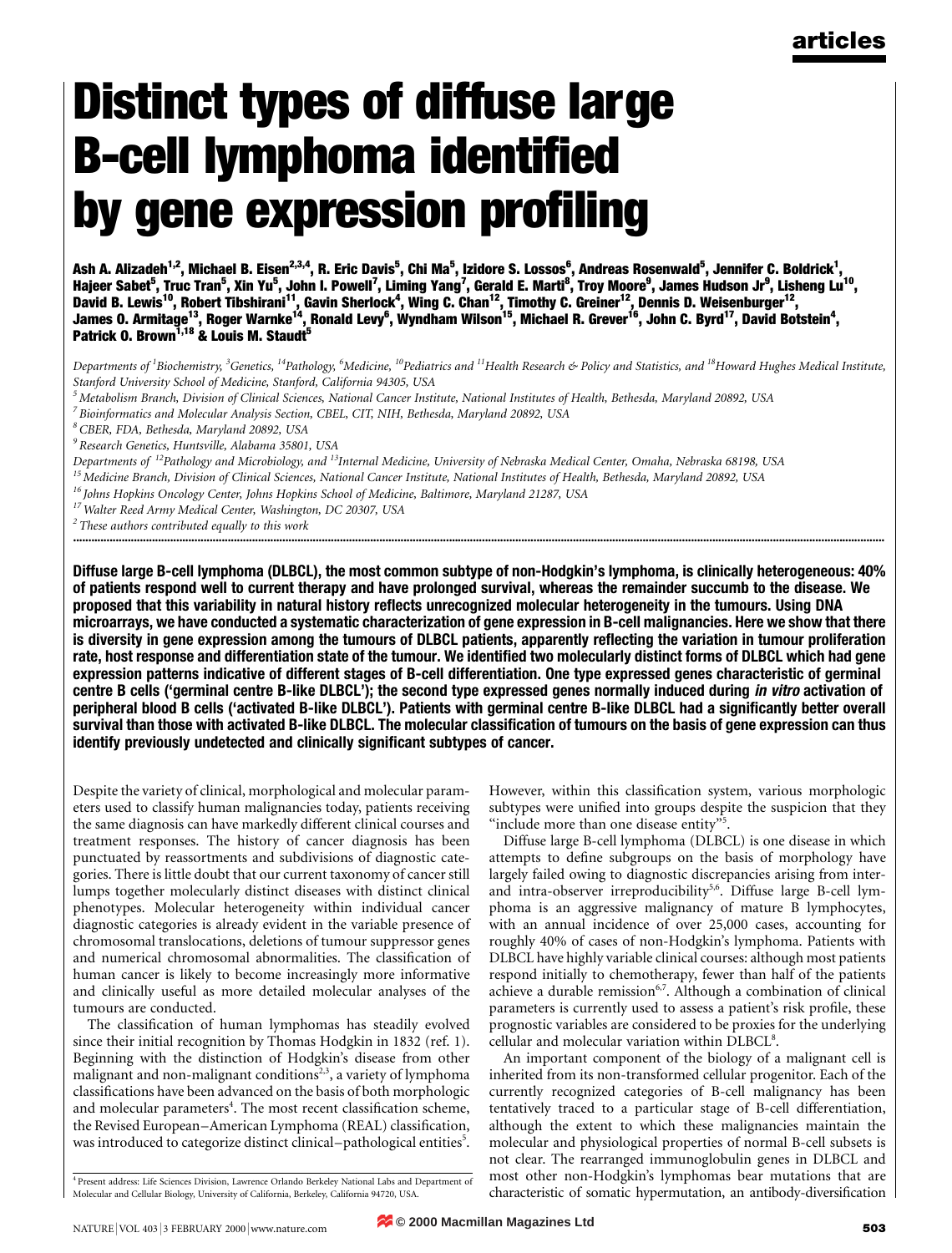mechanism that normally occurs only within the germinal centre of secondary lymphoid organs<sup>9</sup>. This evidence suggests that DLBCL arises either from germinal centre B cells or from B cells at a later stage of differentiation.

Here we examined the extent to which genomic-scale gene expression profiling can further our understanding of B-cell malignancies. We addressed whether we could (1) generate a molecular portrait of distinct types of B cell malignancy; (2) identify distinct types of B-cell malignancy not recognized by the current classification system; and (3) relate each malignancy to normal stages in B-cell development and physiology. We focused particularly on DLBCL to determine whether gene expression profiling could subdivide this clinically heterogeneous diagnostic category into molecularly distinct diseases with more homogeneous clinical behaviours.

### Construction of a specialized DNA microarray

Recent technical and analytical advances make it practical to quantitate the expression of thousands of genes in parallel using complementary DNA microarrays<sup>10</sup>. This mode of analysis has been used to observe gene expression variation in a variety of human  $tumours<sup>11-17</sup>$ . To apply this method to questions in normal and malignant lymphocyte biology, we designed a specialized microarray—the 'Lymphochip'—by selecting genes that are preferentially expressed in lymphoid cells and genes with known or suspected roles in processes important in immunology or cancer<sup>18</sup>.

Because of the suspected importance of the germinal centre B cell to the genesis of non-Hodgkin's lymphomas, 12,069 out of the 17,856 cDNA clones on this microarray were chosen from a germinal centre B-cell library<sup>18</sup>. An effort was made to include all distinct genes that were initially discovered in this library. We included an additional 2,338 cDNA clones from libraries derived from DLBCL, follicular lymphoma (FL), mantle cell lymphoma and chronic lymphocytic leukaemia (CLL). Finally, we added clones representing a variety of genes that are induced or repressed during B- and T- lymphocyte activation by mitogens or cytokines<sup>19</sup> and a curated set of 3,186 genes of importance to lymphocyte and/or cancer biology. About a quarter of the genes included in this microarray were represented by two or more different cDNA clones, providing internal controls for the reproducibility of gene expression quantitation. See Supplementary Information for the complete annotated list of these cDNAs.

### Analysis of gene expression in lymphoid malignancies

We used these microarrays to characterize gene expression patterns in the three most prevalent adult lymphoid malignancies: DLBCL, FL and CLL (Fig. 1). To provide a framework for interpretation of the gene expression in these patient samples, we also profiled gene expression in purified normal lymphocyte subpopulations under a range of activation conditions, in normal human tonsil and lymph node, and in a variety of lymphoma and leukaemia cell lines. Fluorescent cDNA probes, labelled with the Cy5 dye, were prepared from each experimental messenger RNA sample. A reference cDNA probe, labelled with the Cy3 dye, was prepared from a pool of mRNAs isolated from nine different lymphoma cell lines. Each Cy5 labelled experimental cDNA probe was combined with the Cy3 labelled reference probe and the mixture was hybridized to the microarray. The fluorescence ratio was quantified for each gene and reflected the relative abundance of the gene in each experimental mRNA sample compared with the reference mRNA pool. The use of a common reference probe allowed us to treat these fluorescent ratios as measurements of the relative expression level of each gene across all of our experimental samples.

In all,  $\sim$ 1.8-million measurements of gene expression were made in 96 normal and malignant lymphocyte samples using 128 Lymphochip microarrays. Figure 1 provides an overview of the variation in gene expression across these samples. A hierarchical clustering algorithm was used to group genes on the basis of similarity in the

pattern with which their expression varied over all samples<sup>20</sup>. The same clustering method was used to group tumour and cell samples on the basis of similarities in their expression of these genes. The data are shown in a matrix format, with each row representing all the hybridization results for a single cDNA element of the array, and each column representing the measured expression levels for all genes in a single sample. To visualize the results, the expression level of each gene (relative to its median expression level across all samples) was represented by a colour, with red representing expression greater than the mean, green representing expression less than the mean, and the colour intensity representing the magnitude of the deviation from the mean<sup>20</sup>.

Distinct clones representing the same gene were typically clustered in adjacent rows in this gene map, indicating that these genes have characteristic and individually distinct patterns of expression and showing that the effects of experimental noise or artefact are negligible. Likewise, where different tumour samples from the same patient were analysed, they were invariably found clustered in immediately adjacent columns. For example, in three cases of FL in which the malignant cells were separated from the normal host cells by magnetic cell sorting, the purified and unpurified samples from the same patient clustered next to each other. Two samples of leukaemic cells from the same CLL patient were obtained 18 months apart, and these samples were more highly correlated in gene expression with each other than with any other patient's CLL cells. The observed patterns of gene expression thus reflected intrinsic differences between the tumours, rather than variation in handling or experimental artefacts. Moreover, these results show that even within a diagnostic category, each cancer patient has a unique tumour with a characteristic gene expression profile.

Figure 1 paints a complex, but remarkably ordered, picture of the variation in gene expression patterns in lymphoid malignancies, with large sets of genes displaying coordinate expression in related biological samples. Although no information on the identity of the samples was used in the clustering, the algorithm segregated, with few exceptions, the recognized classes of lymphoid malignancies based on global similarities in gene expression patterns. Examination of the coordinately expressed genes in each of the B-cell malignancies and comparison with the normal lymphocyte cell populations yielded considerable insights into the biology of these malignancies. The coloured bars on the right of Fig. 1 indicate clusters of coordinately expressed genes that we operationally defined as gene expression 'signatures'. A gene expression signature was named by either the cell type in which its component genes were expressed (for example, the `T-cell' signature) or the biological process in which its component genes are known to function (for example, the `proliferation' signature). Thus, the overall gene expression profile of a complex clinical sample such as a DLBCL lymph-node biopsy can be understood, in a first approximation, as a collection of gene expression signatures that reveal different biological features of the sample.

### Gene expression patterns and tumour phenotype

One of clearest distinctions between the gene expression patterns of the three B-cell malignancies involved genes that vary in expression with cellular proliferation rates. Both CLLs and FLs were clustered next to resting B-cell samples, which reflects, in part, the fact that both of these malignancies are relatively indolent, with very low proliferation rates. Correspondingly, the genes that define the proliferation signature were not highly expressed in these malignancies (Fig. 2). This gene expression signature included diverse cell-cycle control genes, cell-cycle checkpoint genes, DNA synthesis and replication genes, and the gene Ki67, commonly used to gauge the 'proliferation index' of a tumour biopsy, as previously noted<sup>15</sup>. In general, the more rapidly proliferating DLBCLs had higher expression of the genes in the proliferation signature. Nonetheless, marked differences in the expression of these genes were evident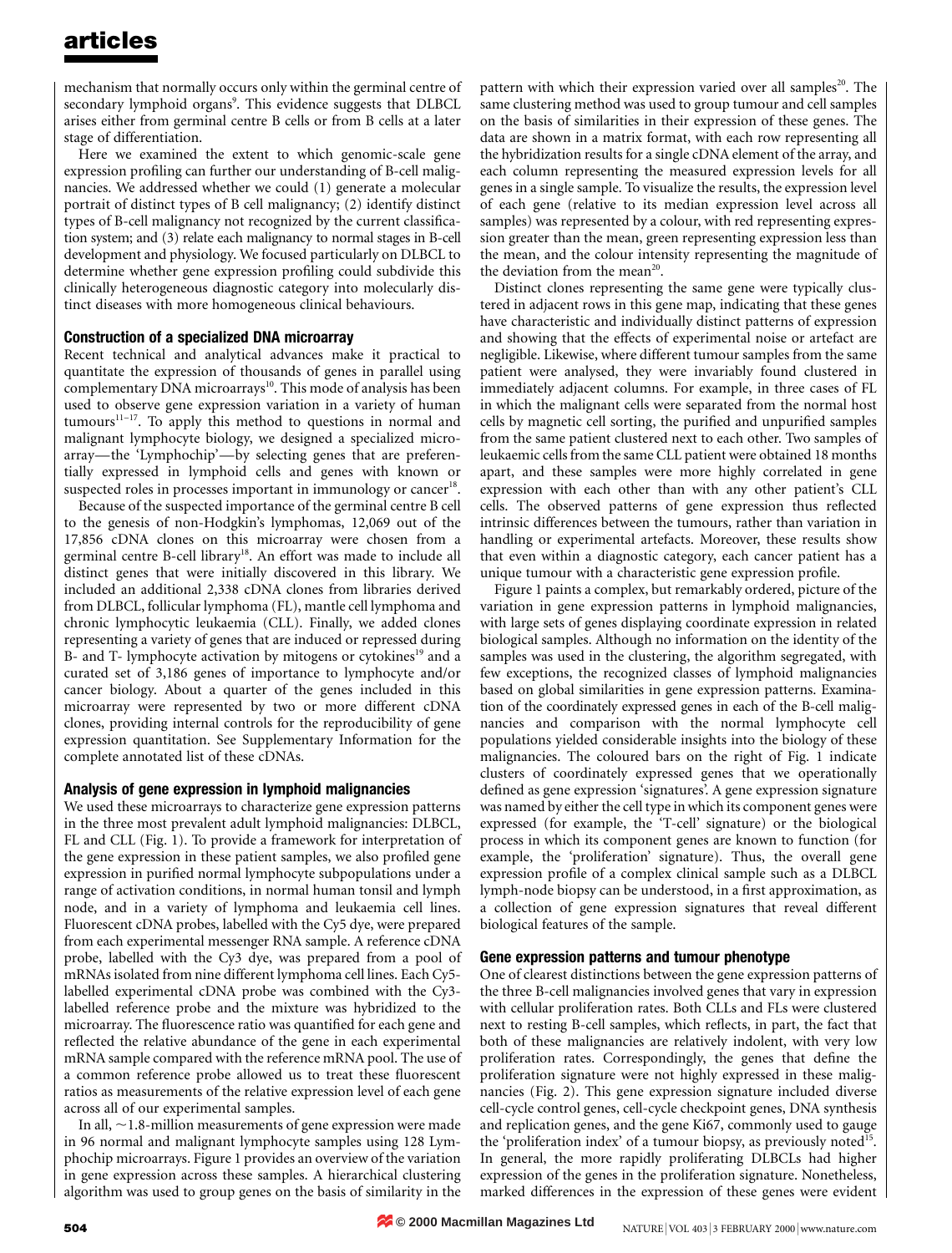between individual DLBCL samples, corresponding to the variability in proliferation index that has been previously observed in  $DLBCL<sup>21</sup>$ .

The most prominent distinction between CLL and FL came from genes that are characteristic of germinal centre B cells (Fig. 2). An extensive cluster of genes distinguished germinal centre B cells from both resting blood B cells and in vitro activated blood B cells. This is remarkable because the stimuli used to activate the blood B cells were chosen to mimic those known to be important for germinal centre formation: crosslinking of the immunoglobulin receptor and CD40 signalling. However, it has thus far not been possible to mimic exactly the germinal centre phenotype in vitro, as determined by the failure of a variety of activation conditions to induce the expression of BCL-6 protein, a highly specific marker for germinal centre B cells<sup>22</sup>. The germinal centre B-cell gene expression signature shows that germinal centre B cells represent a distinct stage of B-cell differentiation and not merely one specific form of B-cell activation. Support for this notion comes from the fact that the characteristic gene expression program of germinal centre B cells was maintained in a cultured DLBCL cell line in the absence of the germinal centre microenvironment (Figs 1 and 2).

The observation that FLs show a pattern of ongoing somatic hypermutation of immunoglobulin genes has led to the suggestion that the transformation event leading to FL occurs while the B cell is in the germinal centre microenvironment<sup>23</sup>. The gene expression signature of germinal centre B cells was reproduced virtually unchanged in FL, supporting the view that this lymphoma arises from this stage of B-cell differentiation (Fig. 2).



Figure 1 Hierarchical clustering of gene expression data. Depicted are the  $\sim$  1.8 million measurements of gene expression from 128 microarray analyses of 96 samples of normal and malignant lymphocytes. The dendrogram at the left lists the samples studied and provides a measure of the relatedness of gene expression in each sample. The dendrogram is colour coded according to the category of mRNA sample studied (see upper right key). Each row represents a separate cDNA clone on the microarray and each column a separate mRNA sample. The results presented represent the ratio of

hybridization of fluorescent cDNA probes prepared from each experimental mRNA samples to a reference mRNA sample. These ratios are a measure of relative gene expression in each experimental sample and were depicted according to the colour scale shown at the bottom. As indicated, the scale extends from fluorescence ratios of 0.25 to 4  $(-2$  to  $+2$  in log base 2 units). Grey indicates missing or excluded data. See Supplementary Information for full data.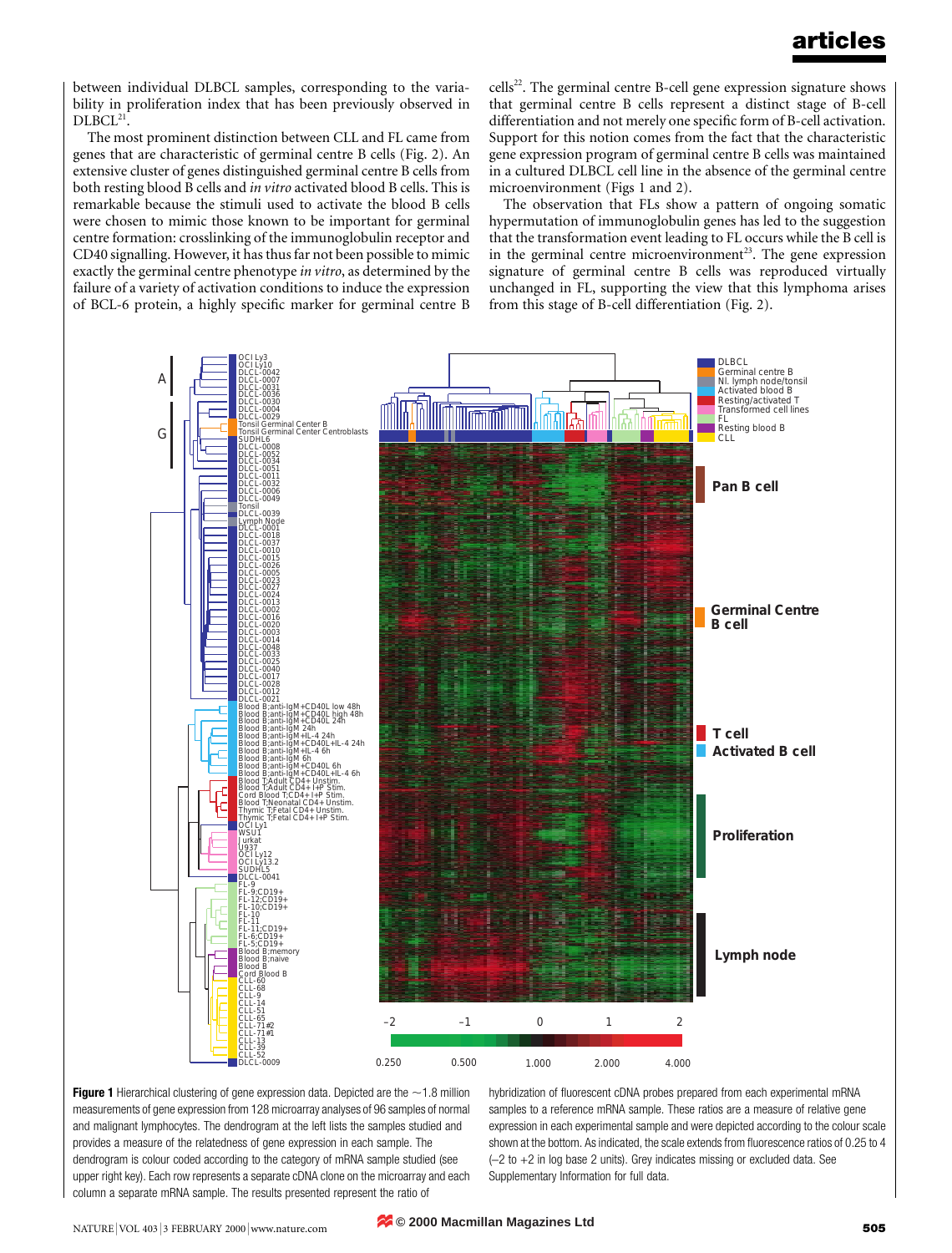The gene expression profiles of DLBCLs were largely distinct from those of CLL and FL and showed additional biological complexity in these biopsy samples. Prominent features of the DLBCL profiles appeared to reflect the non-malignant cells in these tumours. A large group of genes defined a 'lymph-node' signature which was shared by most of the DLBCLs and samples of normal lymph node and tonsil (Fig. 2). This signature featured genes encoding known markers of monocytes and macrophages (CD14, CD105, CSF-1 receptor) and natural killer cells (NK4). In addition, genes involved in the remodelling of the extracellular matrix were abundantly expressed (MMP9 matrix metalloproteinase and TIMP-3). All but one DLBCL biopsy displayed the lymph-node signature, but the intensity of this signature varied, possibly reflecting the relative proportion of tumour and host cells in the lymph-node biopsy.

The variable presence of T lymphocytes in DLBCL biopsies was readily discernible by a T-cell gene expression signature that featured components of the T-cell receptor (TCR- $\beta$ , CD3 $\epsilon$ ) and genes downstream of T-cell receptor signalling (fyn, LAT, PKC- $\theta$ ) (Fig. 2). Although this T-cell expression signature was readily apparent in some DLBCLs, it was virtually undetectable in others.

### Discovery of DLBCL subtypes

The structure of the hierarchical dendrogram in Fig. 1 indicated that gene expression patterns in DLBCLs might be inhomogeneous. Three branches of the dendrogram captured most of the DLBCLs with only three outlying samples. Clearly, the position of any given DLBCL sample in the dendrogram is determined in a complicated fashion by the influences of several distinct biological themes that are reflected in the expression pattern. Inspection of the gene expression map shown in Fig. 1 suggested that several independent sets of genes were responsible for much of the DLBCL substructure. The expression signatures related to proliferation, T cells and lymph-node biology were differentially represented in the three DLBCL branches. In addition, we noted that the genes that distinguished germinal centre B cells from other stages in B-cell ontogeny were also differentially expressed among DLBCLs, suggesting that B-cell differentiation genes may also be used to subdivide DLBCL. The expression of the germinal centre B cell genes among DLBCLs varied independently from the expression of genes in the other gene expression signatures (Fig. 2; see Supplementary Information for details). In principle, each of these gene expression



Figure 2 Expanded view of biologically distinct gene expression signatures defined by hierarchical clustering. Data are the same as in Fig. 1. Most genes without designations on the right are new genes of unknown function derived from various lymphoid cDNA libraries.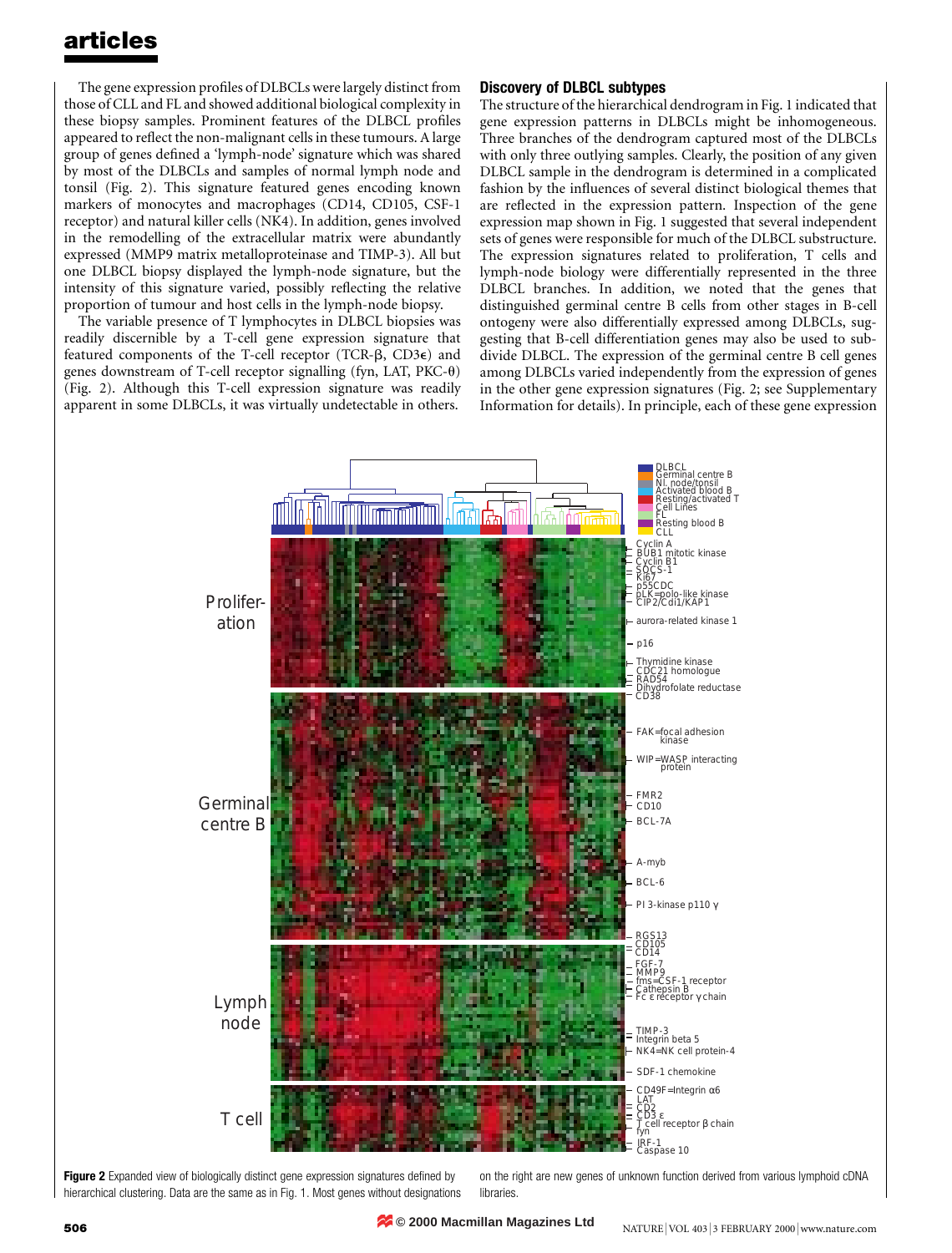signatures could be used to define subsets of DLBCL. We decided to focus our attention initially on the germinal centre B-cell genes, however, because we suspected that these genes might identify DLBCL cases that were derived from distinct stages of normal B-cell differentiation. Indeed, the clustering of the germinal centre B-cell samples with a subset of the DLBCLs in a major branch of the dendrogram in Fig. 1 suggested that this group of DLBCLs might resemble normal germinal centre B cells.

To test this hypothesis, we reclustered the DLBCL cases using only the expression pattern of the genes that define the germinal centre B-cell signature (Fig. 3a). Two large branches were evident in the resulting dendrogram. We will refer to the groups defined by these branches as GC B-like DLBCL and activated B-like DLBCL, for reasons detailed below. The same two branches were also evident in the dendrogram in Fig. 1: activated B-like DLBCL includes all cases in the branch labelled `A', and GC B-like DLBCL includes all cases in branch labelled `G'. The largest DLBCL branch in Fig. 1 is a mixture of the cases assigned to the two subgroups. Normal germinal centre B cells were clustered with the GC B-like DLBCL group. Indeed, the DLBCL cases in GC B-like DLBCL group expressed, to a varying degree, all of the genes that define the germinal centre B-cell



Figure 3 Discovery of DLBCL subtypes by gene expression profiling. The samples used in this clustering analysis are shown at the bottom. a, Hierarchical clustering of DLBCL cases (blue and orange) and germinal centre B cells (black) based on the genes of the germinal centre B-cell gene expression signature shown in Figs 1 and 2. Two DLBCL subgroups, GC B-like DLBCL (orange) and activated B-like DLBCL (blue) were defined by this process. b, Discovery of genes that are selectively expressed in GC B-like DLBCL and activated B-like DLBCL. All genes from Fig. 1, with the exception of the genes in the proliferation, T-cell and lymph-node gene expression signatures, were ordered by hierarchical clustering while maintaining the order of samples determined in Fig. 3a. Genes selectively expressed in GC B-like DLBCL (orange) and activated B-like DLBCL (blue) are indicated. c, Hierarchical clustering of the genes selectively expressed in GC B-like DLBCL and activated B-like DLBCL, which was determined from Fig. 3b.

signature. In contrast, the activated B-like DLBCL group expressed these genes at low or undetectable levels, for the most part. The gene expression subgroups defined here were not obviously related to histological subtypes of DLBCL: only two of the cases studied could be assigned to the immunoblastic histological subtype, according to the revised Kiel classification system. Furthermore, no evidence of normal germinal centres was found in the lymph-node biopsies. Indeed, one of the germinal centre B-cell markers described below, CD10, was expressed by the lymphoma cells using immunohistochemistry (data not shown). These data clearly suggested that a distinct class of DLBCLs was derived from the germinal centre B cell and retained the gene expression program, and presumably many of the phenotypic characteristics, of this stage of B-cell differentiation.

We searched for genes that were selectively expressed in the activated B-like DLBCL group. This search excluded genes that were readily assigned to the proliferation, T-cell and lymph-node signatures (Fig. 1) in order to focus attention on more subtle intrinsic molecular features of this group of tumours. We used hierarchical clustering to reorder this set of 2,984 genes while maintaining the order shown in Fig. 3a of the DLBCL cases (Fig. 3b). As is evident in Fig. 3c, a cluster of genes could be recognized on the basis of their elevated expression in the activated B-like DLBCLs, as compared with GC B-like DLBCLs. It is important to note that considerable gene expression heterogeneity exists within each subgroup and that no single gene in either of these large clusters was absolutely correlated in expression with the DLBCL subgroup taxonomy. Rather, patients assigned by this method to either DLBCL subgroup shared a large gene expression program that distinguished them from the other subgroup.

#### DLBCL subgroups and B-cell differentiation

We examined how all of the genes that distinguish these DLBCL subgroups are expressed during B-cell differentiation and activation. Figure 4 shows that almost all of the genes that defined GC B-like DLBCL were highly expressed in normal germinal centre B cells. Most of these genes were expressed at low or undetectable levels in peripheral blood B cells that had been activated in vitro by a variety of mitogenic signals. Some of the GC B-like DLBCL genes were expressed in resting blood B cells and germinal centre B cells at comparable levels but not in activated peripheral blood B cells. Conversely, virtually all of the genes that were selectively expressed in germinal centre B cells relative to resting or activated peripheral blood B cells were expressed by GC B-like DLBCL (data not shown).

By contrast, most of the genes that defined activated B-like DLBCL were not expressed in normal germinal centre B cells (Fig. 4). Instead, many of these genes, but not all, were induced during in vitro activation of peripheral blood B cells. The time course of expression of these genes during B-cell activation varied, with some genes induced after 6 h of activation and others only expressed after 48 h of activation. Thus, the gene expression signature of activated B-like DLBCLs is reminiscent of, but not identical to, the signature of activated peripheral blood B cells. Notably, two DLBCL cell lines, OCI Ly3 and OCI Ly10, were among the activated B-like DLBCLs. In fact, one or both of these two cell lines expressed virtually all of the genes that defined the activated B-like DLBCL signature. This observation suggests that signal transduction pathways that are inducibly engaged during peripheral B-cell activation and mitogenesis are constitutively active in activated B-like DLBCLs.

The gene expression program that distinguishes GC B-like DLBCLs includes many known markers of germinal centre differentiation (for example, the genes encoding the cell-surface proteins CD10 and CD38 (ref. 24), the nuclear factor A-myb (ref. 25) and the DNA repair protein 8-oxoguanine DNA glycosylase  $(OGG1)^{26}$ ) and a host of new genes. A particularly noteworthy gene in the GC B-like DLBCL signature is BCL-6, a well-established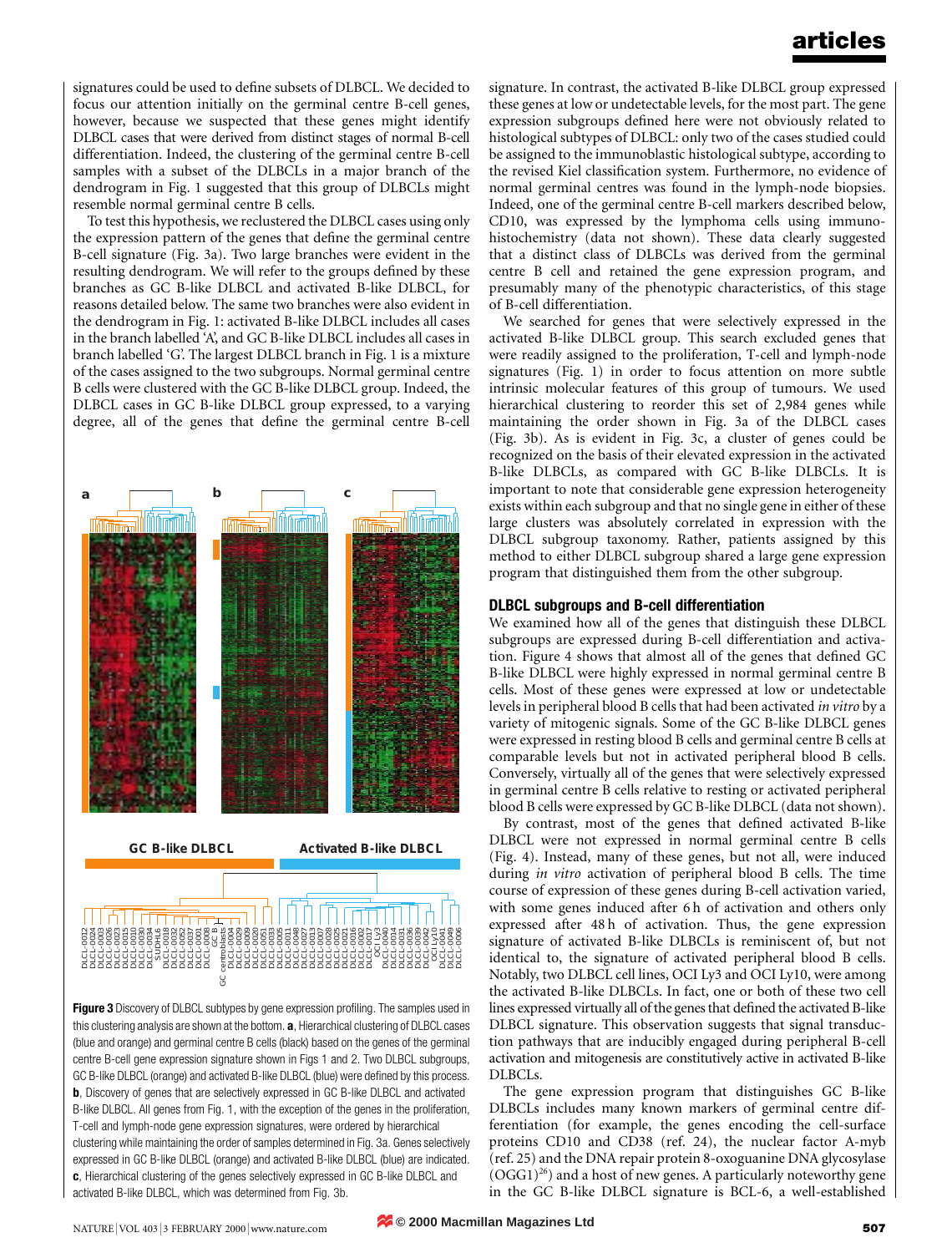germinal centre marker that is also the most frequently translocated gene in DLBCL<sup>22</sup>. Although BCL-6 protein expression is invariably detected in DLBCL, its levels vary and are not correlated with the presence of BCL-6 translocations<sup> $27,28$ </sup>. Cytogenetic data are available for 16 out of the DLBCL cases studied here and do not support a link between elevated BCL-6 mRNA levels in GC B-like DLBCL and BCL-6 translocations (data not shown). Thus, the higher expression of BCL-6 mRNA in GC B-like DLBCLs is most probably related to their derivation from germinal centre B cells (Fig. 4).

Two other genes that can be altered by translocations in lymphoid malignancies, BCL-7A and LMO2 (TTG-2/RBTN2), have not previously been described as highly expressed in germinal centre B cells. BCL-7A was cloned as part of a complex chromosomal translocation in a Burkitt's lymphoma cell line and was found to be rearranged in another cell line derived from mediastinal large B-cell lymphoma<sup>29</sup>. The specific expression of BCL-7A in germinal centre B cells has strong parallels with BCL-6. BCL-6 is required for germinal centre formation during an antigen-driven immune  $response<sup>30-32</sup>$  and is translocated in B-cell malignancies that derive from germinal centre B cells. Given the preferential expression of BCL-7A in germinal centre B cells, it is conceivable that this gene is also involved in normal germinal centre physiology and in the pathophysiology of GC B-like DLBCL. LMO2 is translocated and overexpressed in a subset of T-cell acute lymphoblastic leukaemias



1 2 3 4 5 6 7 8 910111213141516

Figure 4 Relationship of DLBCL subgroups to normal B-lymphocyte differentiation and activation. The data in the left panel are taken from Fig. 3c. The right panel depicts gene expression data from the following normal B-cell samples: (1) Total CD19<sup>+</sup> blood B cells; (2) Naive CD27- blood B cells; (3) Memory CD27+ blood B cells; (4) cord blood CD19+ B cells; (5) blood B cells; anti-IgM 6 h; (6) blood B cells; anti-IgM + IL-4 6 h; (7) blood B cells; anti-IgM + CD40 ligand 6 h; (8) blood B cells; anti-IgM + CD40 ligand + IL-4 6 h; (9) blood

B cells; anti-IgM 24 h; (10) blood B cells; anti-IgM + IL-4 24 h; (11) blood B cells; anti-IgM + CD40 ligand 24 h; (12) blood B cells; anti-IgM + CD40 ligand + IL-4 24 h; (13) blood B cells; anti-IgM + CD40 ligand (low concentration) 48 h; (14) blood B cells; anti-IgM + CD40 ligand (high concentration) 48 h; (15) tonsil germinal centre B cells; (16) tonsil germinal centre centroblasts. See Supplementary Information for full data.

**© 2000 Macmillan Magazines Ltd**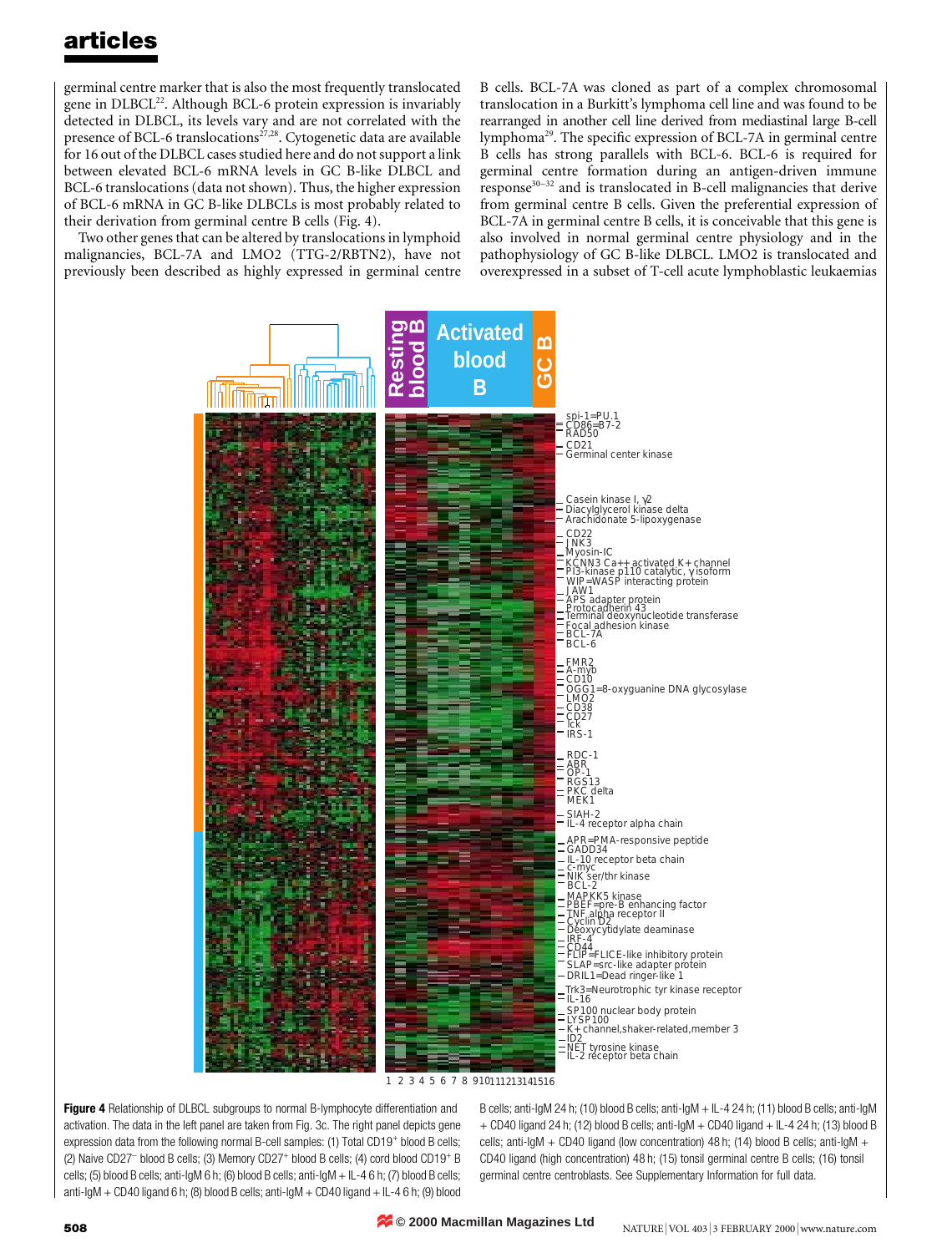and LMO2 transgenic mice have a block in early T-cell differentiation and develop T-cell leukaemia<sup>33</sup>. The selective expression of LMO2 in germinal centre B cells indicates that LMO2 may have a role in inhibiting differentiation in the B-cell lineage as well, and perhaps a corresponding role in the DLBCL malignant phenotype.

The activated B-like DLBCL signature also includes a gene that is translocated in lymphoid malignancies, IRF4 (MUM1/LSIRF). IRF4 is fused to the immunoglobulin locus in some cases of multiple myeloma and can function as an oncogene *in vitro*<sup>34</sup>. IRF4 is transiently induced during normal lymphocyte activation<sup>35</sup> (Fig. 4) and is critical for the proliferation of B lymphocytes in response to signals from the antigen receptor<sup>36</sup>. Thus, the constitutive expression of IRF4 in activated B-like DLBCLs may contribute to the unchecked proliferation of the malignant cells in these tumours.

A notable feature of the gene expression pattern of activated B-like DLBCLs was the expression of two genes whose products inhibit programmed cell death. FLIP (FLICE-like inhibitory protein/I-FLICE/FLAME-1/Casper/MRIT/CASH/CLARP) is a dominantnegative mimic of caspase 8 (FLICE) which can block apoptosis mediated by Fas and other death receptors<sup>37</sup>. FLIP is induced early during normal lymphocyte activation, presumably to block activation-induced apoptosis that occurs physiologically later in an immune response. FLIP is highly expressed in many tumour types, and its constitutive expression in activated B-like DLBCLs could inhibit apoptosis of tumour cells induced by host T cells expressing Fas ligand<sup>38,39</sup>. The key anti-apoptotic gene BCL-2 is translocated in most cases of follicular lymphoma and in a subset of DLBCL. BCL-2 mRNA is not expressed in germinal centre B cells but is induced more than 30-fold during activation of peripheral blood B cells (Fig. 4). Most activated B-like DLBCLs (71%) had BCL-2 mRNA levels more than fourfold higher than were observed in germinal centre B cells (Fig. 4). This overexpression did not correlate with BCL-2 translocations (data not shown). A minority of GC B-like DLBCLs (29%) had similarly elevated BCL-2 mRNA levels, indicating that BCL-2 may also be important in some cases of this DLBCL subgroup.

#### DLBCL gene expression subgroups define prognostic categories

Does the taxonomy of DLBCL derived from gene expression patterns define clinically distinct subgroups of patients? None of the patients included in this study had been treated before obtaining the biopsy sample. Furthermore, these patients were `de novo' DLBCL cases that had not obviously arisen from pre-existing lowgrade malignancies such as follicular lymphoma. After biopsy, the patients were treated at two medical centres using comparable, standard multi-agent chemotherapy regimens. Figure 5a presents a Kaplan-Meier plot of overall survival data from these patients,

segregated according to gene expression subgroup. Germinal centre B-like and activated B-like DLBCLs were associated with statistically significant differences in overall survival ( $P < 0.01$ ) and in eventfree survival (data not shown). Although the average five-year survival for all patients was 52%, 76% of GC B-like DLBCL patients were still alive after five years, as compared with only 16% of activated B-like DLBCL patients. The differential survival of patients in the two DLBCL subgroups was apparently uninfluenced by the anthracyline-based chemotherapeutic regimen used (data not shown), which is not surprising as responses of DLBCL patients to various multi-agent chemotherapeutic regimens were found to be equivalent<sup>40</sup>. Thus, the molecular differences between these two kinds of lymphoma were accompanied by a remarkable divergence in clinical behaviour, suggesting that GC B-like DLBCL and activated B cell DLBCL should be regarded as distinct diseases.

A clinical indicator of prognosis, the International Prognostic Indicator (IPI), has been successfully used to define prognostic subgroups in DLBCL<sup>8</sup>. This indicator takes into account the patient's age, performance status, and the extent and location of disease. As suspected, within our patient population a low IPI score  $(0-2)$  identified patients with better overall survival as compared with patients with a high IPI score  $(3-5)$  (Fig. 5b). We then determined whether our molecular definition of DLBCL subgroups could add to the prognostic value of this clinical indicator of prognosis. Considering only patients with low clinical risk, as judged by the IPI, patients in the activated B-like DLBCL group had a distinctly worse overall survival than patients in the GC B-like DLBCL group ( $P < 0.05$ ) (Fig. 5c). Thus, the molecular dissection of DLBCL by gene expression profiling and the IPI apparently identify different features of these patients that influence their survival.

#### Conclusions

This study shows that a genomic view of gene expression in cancer can bring clarity to previously muddy diagnostic categories. The precision of morphological diagnosis, even when supplemented with immunohistochemistry for a few markers, was insufficient in the case of DLBCL to identify believable diagnostic subgroups. A number of individual markers have been used to define subsets of DLBCL<sup>41-46</sup>, but these studies do not provide the present overview that strongly implies that this single diagnostic category of lymphoma harbours at least two distinct diseases. Indeed, the new methods of gene expression profiling call for a revised definition of what is deemed a 'disease'. The two DLBCL subgroups are distinguished from each other by the differential expression of hundreds of different genes, and these genes relate each subgroup to a separate stage of B-cell differentiation and activation. These molecular differences, in the light of accompanying clinical





0 $-2$ ) and high clinical risk patients (IPI score 3 $-5$ ) are plotted separately. c, Kaplan-Meier plot of overall survival of low clinical risk DLBCL patients (IPI score  $0-2$ ) grouped on the basis of their gene expression profiles.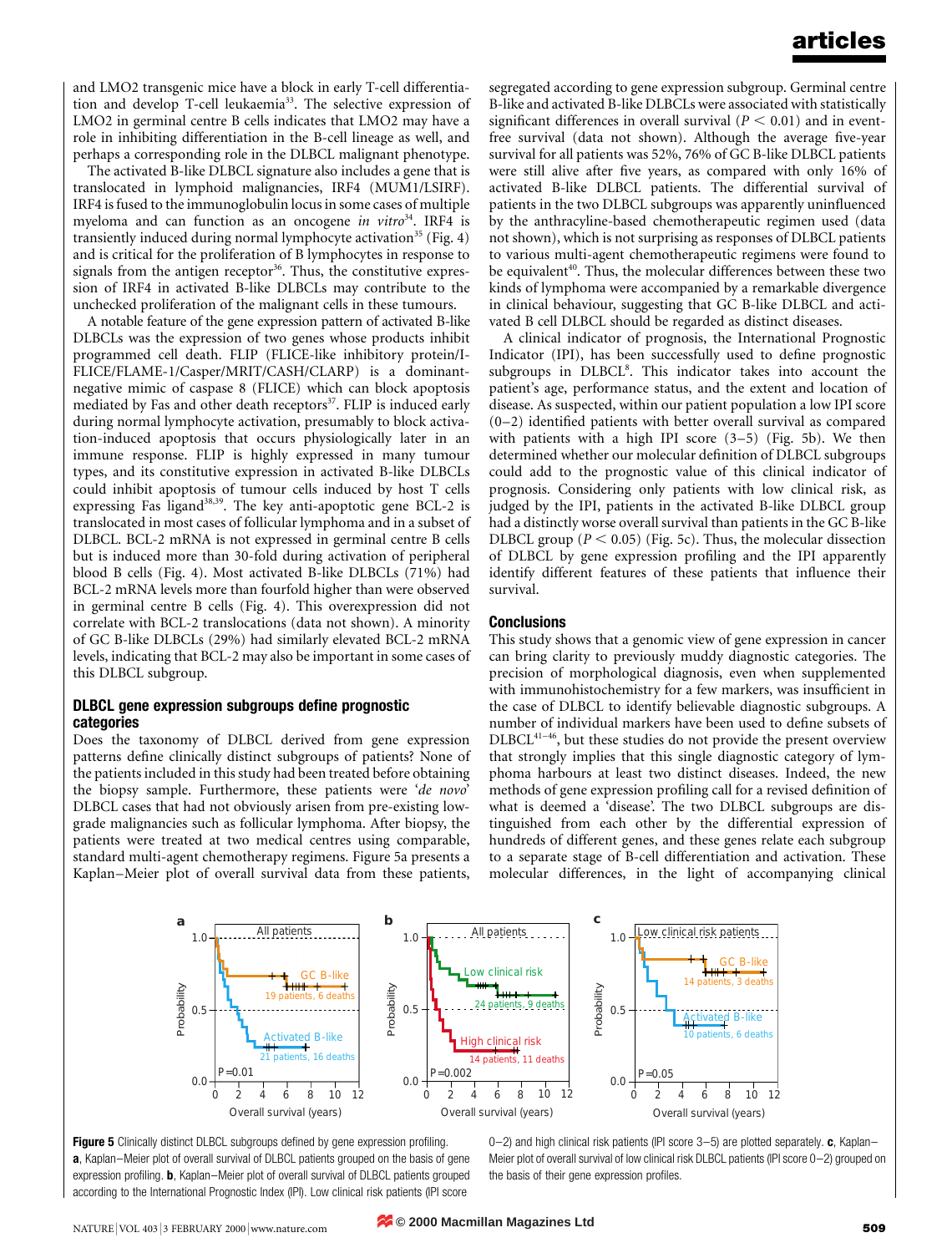differences between these subgroups, suggest that these two subgroups of DLBCL should be considered separate diseases.

Nonetheless, we do not wish to imply that patients within a DLBCL subgroup defined here are monomorphic. As mentioned above, considerable molecular heterogeneity exists within each DLBCL subgroup. As many more DLBCL patients are studied by gene expression profiling, it is quite possible that more subgroups will emerge. Given that many current diagnostic categories of non-Hodgkin's lymphoma constitute less than 10% of the total cases<sup>5</sup>, it seems likely that the DLBCL diagnostic category will also include a number of minor subgroups.

The classification scheme highlighted in this study divided DLBCL on the basis of genes that are differentially expressed within the B-cell lineage. This particular classification identified patient groups that differed in survival after treatment with anthracycline-based multi-agent chemotherapy regimens. It is unclear at present which of the genes that distinguish GC B-like DLBCL from activated B-like DLBCL are the most important molecular determinants of chemotherapy responsiveness. Furthermore, there is residual clinical heterogeneity which cannot be explained by the current classification. Despite the fact that patients with GC B-like DLBCL had an overall favourable prognosis, five patients died within the first two years of diagnosis. Likewise, three patients in the activated B-like DLBCL subgroup were alive five years after treatment, despite the poor outcome of most patients in this subgroup. By profiling the gene expression of many more DLBCLs, it may become possible to implicate a single gene or pathway in chemotherapy responsiveness with statistical certainty. More probably, however, a multivariate approach to prognosis will be needed that combines knowledge of the DLBCL subgroup, as defined here, with measurements of individual genes or pathways that contribute to treatment outcome.

Gene expression profiling presents a new way of approaching cancer therapeutics in the future. Current treatment of DLBCL typically begins with multi-agent chemotherapy, and then, if a complete remission cannot be maintained, patients are considered for bone marrow transplantation<sup>7</sup>. The definition of prognostic groups by gene expression profiling, in combination with clinical indicators such as the IPI, may lead to the recommendation that some patients receive early bone marrow transplantations upon initial diagnosis. In testing cancer therapeutics in clinical trials, it is obviously beneficial to define homogeneous populations of patients to improve the likelihood of observing efficacy in specific disease entities. We anticipate that global surveys of gene expression in cancer, such as we present here, will identify a small number of marker genes that will be used to stratify patients into molecularly relevant categories which will improve the precision and power of clinical trials.

Finally, the genomic-scale view of gene expression in cancer provides a unique perspective on the development of new cancer therapeutics that could be based on a molecular understanding of the cancer phenotype. Our study shows that the two DLBCL subgroups differentially expressed entire transcriptional modules composed of hundreds of genes, many of which could be expected to contribute to the malignant behaviour of the tumour. This observation suggests that successful new therapeutics might be aimed at the upstream signal-transducing molecules whose constitutive activity in these lymphomas leads to expression of pathological transcriptional programs.

### Methods

#### Messenger RNA samples

Total germinal centre B cells and centroblasts were purified from human tonsils as described<sup>24</sup>. Human blood B cells were purified from adult apheresis products or cord blood by magnetic enrichment for CD19<sup>+</sup> cells (Miltenyi Biotec). Naive CD27<sup>+</sup> B cells and memory CD27 $^{-}$  blood B cells were isolated by fluorescent cell sorting starting with CD19 $^{+}$ adult peripheral blood B cells<sup>47,48</sup>. Magnetic cell sorting was used to purify CD4<sup>+</sup>,

 $\rm CD45RA^{high}$  T cells from human cord blood or adult peripheral blood and  $\rm CD4^{+}$ thymocytes from human fetal thymus (Milteni Biotec). All lymphocyte samples were purified to more than 98% homogeneity as determined by FACS analysis. For rare lymphoid subpopulations such as centroblasts or resting and naive peripheral blood B cells, purified samples from multiple donors were pooled for microarray analysis. In vitro stimulation of peripheral B cells was done as described<sup>49</sup> using anti-IgM antibody, IL-4 and/or CD40 ligand-containing membranes. Most experiments used a 1:1000 dilution of CD40 ligand membranes (designated 'low' concentration, Figs 1 and 4) but one experiment used a 1:200 dilution (designated `high' concentration, Figs 1 and 4). T cells were stimulated for 2 h with phorbol ester (50 ng ml<sup>-1</sup>) and ionomycin (1.5  $\mu$ M). Patient samples were obtained after informed consent and were treated anonymously during microarray analysis. DLBCL patients were treated at either University of Nebraska Medical Center ( $n = 34$ ) or Stanford University School of Medicine ( $n = 8$ ) using comparable, anthracycline-based, multi-agent chemotherapeutic regimens with curative intent. Clinical data were not available on two of the DLBCL cases presented in Fig. 1 (DLCL-51 and DLCL-52). For two additional patients (DLCL-25 and DLCL-36), the data needed to calculate the IPI were not available. DLBCL and FL lymph-node biopsies were either snap frozen, frozen in OCT or disaggregated and frozen as a viable cell suspension. Chronic lymphocyte leukaemia cells were purified from untreated patients by magnetic selection for CD19<sup>+</sup> cells (Miltenyi Biotec).

#### Microarray procedures

DNA microarray analysis of gene expression was done essentially as described<sup>50</sup>. The cDNA clones on the Lymphochip microarray are listed in Supplementary Information and are available from Research Genetics. Fluorescent images of hybridized microarrays were obtained using a GenePix 4000 microarray scanner (Axon Instruments). Images were analysed with ScanAlyze (M. Eisen; http://www.microarrays.org/software), and fluorescence ratios (along with numerous quality control parameters; see ScanAlyze manual) were stored in a custom database. Single spots or areas of the array with obvious blemishes were flagged and excluded from subsequent analyses. Raw data files for each array containing all measured values and manual flags are available in Supplementary Information. A set of clones that consistently behaved poorly across arrays was identified and excluded from all analyses (see Supplementary Information). Fluorescence ratios were calibrated independently for each array by applying a single scaling factor to all fluorescent ratios from each array; this scaling factor was computed so that the median fluorescence ratio of well-measured spots on each array was 1.0.

All cDNA microarray analyses were performed using poly- $(A)^+$  mRNA (Fast Track, Invitrogen). In each experiment, fluorescent cDNA probes were prepared from an experimental mRNA sample (Cy5-labelled) and a control mRNA sample (Cy3-labelled) isolated from a pool of nine lymphoma cell lines (Raji, Jurkat, L428, OCI-Ly3, OCI-Ly8, OCI-Ly1, SUDHL5, SUDHL6 and WSU1). The use of a common control cDNA probe allows the relative expression of each gene to be compared across all samples<sup>18</sup>.

#### Data analysis

All non-flagged array elements for which the fluorescent intensity in each channel was greater than 1.4 times the local background were considered well measured. The ratio values were log-transformed (base 2) and stored in a table (rows, individual cDNA clones; columns, single mRNA samples). Where samples had been analysed on multiple arrays, multiple observations for an array element for a single sample were averaged. Array elements that were not well measured on at least 80% of the 96 mRNA samples were excluded. Data for the remaining genes were centred by subtracting (in log space) the median observed value, to remove any effect of the amount of RNA in the reference pool. This dataset contains 4,026 array elements (see Supplementary Information). Hierarchical clustering was applied to both axes using the weighted pair-group method with centroid average as implemented in the program Cluster (M. Eisen; http://www.microarrays.org/ software)<sup>20</sup>. The distance matrixes used were Pearson correlation for clustering the arrays and the inner product of vectors normalized to magnitude 1 for the genes (this is a slight variant of Pearson correlation; see Cluster manual available at http://www.microarrays. org/software/ for computational details). The results were analysed with Tree View  $(M. Eisen; http://www.microarrays.org/software)^{20}$ . All datasets and image files used to generate Figs 1-4 are included in the Supplementary Information, along with numerous supplementary and additional analyses.

Received 11 November 1999; accepted 10 January 2000.

- 1. Hodgkin, T. On some morbid appearances of the absorbant glands and spleen. Med.-Chir. Trans. 17, 68±114 (1832).
- 2. Sternberg, C. Über eine eigenartige unter dem Bilde der Pseudoleukamie verlaufende Tuberculose des lymphatischen Apparates. Heilk 19, 21-90 (1898).
- 3. Reed, D. M. On the pathological changes in Hodgkin's disease, with especial reference to its relation to tuberculosis. Johns Hopkins Hosp. Rep. 10, 133-196 (1902).
- 4. Rosenberg, S. A. Classification of lymphoid neoplasms. Blood 84, 1359-1360 (1994).
- 5. Harris, N. L. et al. A revised European-American classification of lymphoid neoplasms: a proposal from the International Lymphoma Study Group. Blood 84, 1361-1392 (1994).
- 6. The Non-Hodgkin's Lymphoma Classification Project: A clinical evaluation of the International Lymphoma Study Group classification of non-Hodgkin's lymphoma. Blood 89, 3909-3918 (1997).
- 7. Vose, J. M. Current approaches to the management of non-Hodgkin's lymphoma. Semin. Oncol. 25, 483±491 (1998).
- 8. The International Non-Hodgkin's Lymphoma Prognostic Factors Project: A predictive model for aggressive non-Hodgkin's lymphoma. N. Engl. J. Med. 329, 987-994 (1993).
- 9. Klein, U. et al. Somatic hypermutation in normal and transformed human B cells. Immunol. Rev. 162, 261±280 (1998).